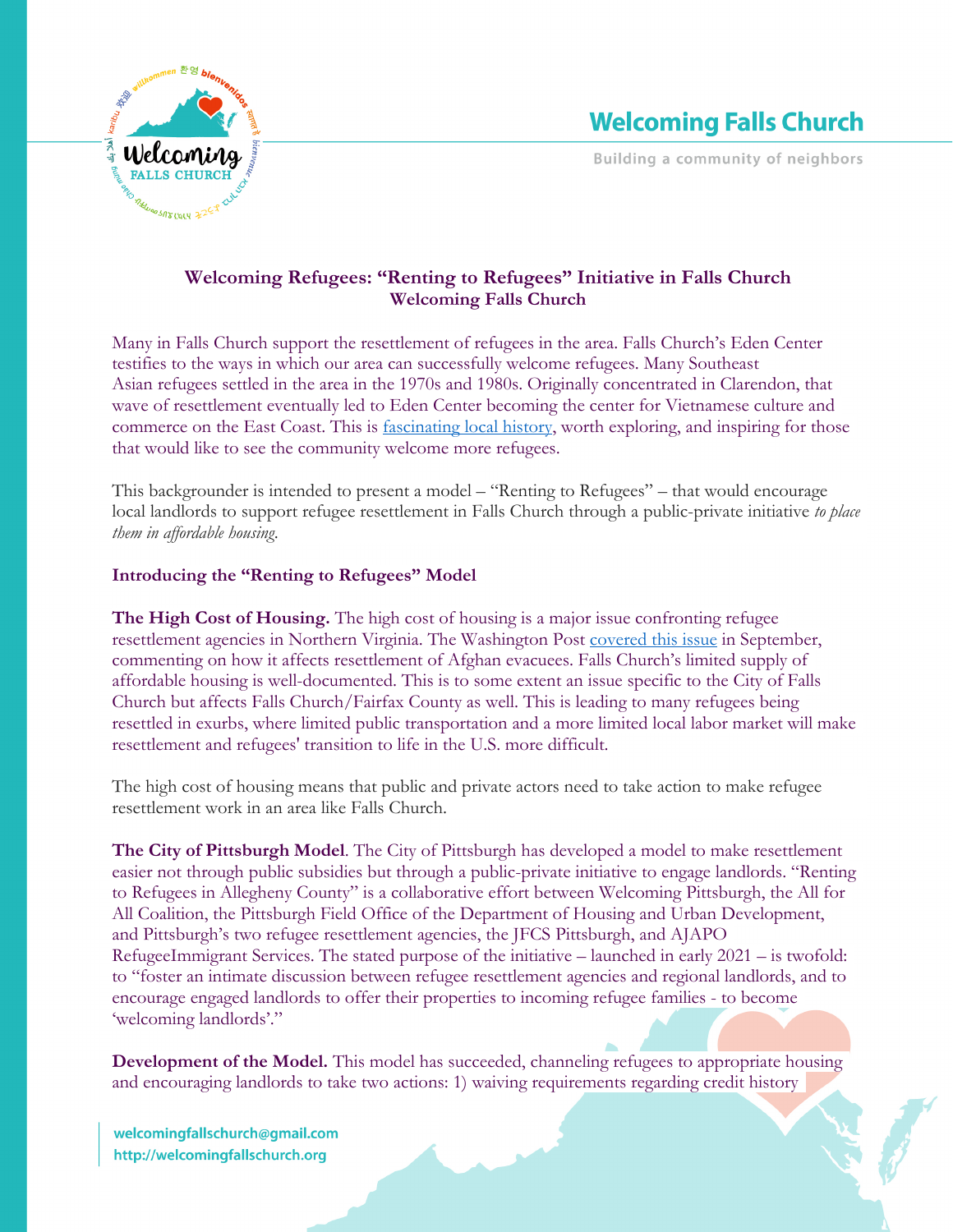

## **Welcoming Falls Church**

**Building a community of neighbors** 

(refugees have none); and 2) waiving requirements for security deposits, to make resettlement work. The key learning from the Pittsburgh model is that landlords – once engaged and understanding of the dynamics of refugee resettlement – respond positively to renting to refugees.

Landlords who rent market rate affordable housing often view refugees, even recently-resettled refugees, as good tenants. Why? Refugees benefit from formal resettlement agency support, and communities (churches, synagogues, private non-profits like the Vietnamese Resettlement Association or Welcoming Falls Church locally) often rally around them. In the case of resettlement of refugees in Falls Church, Welcoming Falls Church will organize donation drives to help to furnish apartments leased through a Renting to Refugees initiative and will channel additional volunteer support (ESOL, etc.) to those families to support their resettlement.

Alongside this initiative, Welcoming Falls Church is launching an Adult and Family Literacy Center at Oak Street Elementary School, in partnership with the Northern Virginia Literacy Center and the Falls Church City Public Schools, in February 2022. Along with providing for housing, English language training is one of the top priorities for recently-resettled refugees -- adults and children alike.

Very importantly, the economic success of refugees over time is also well-documented. It may take time, but refugees enrich our communities culturally and economically.

**Landlord Response in Pittsburgh.** The City of Pittsburgh held its first "Renting to Refugees" virtual session in May 2021 to educate landlords about the refugee resettlement process and recruit them to help house refugees in Pittsburgh. Over 140 local landlords registered to participate in the first online session. Around 70 attended, and 40 landlords had signed up as official contacts of Pittsburgh's refugee resettlement agencies as of September -- and over 50 are participating in the initiative now.

**The Welcoming America Role.** Welcoming America is an Atlanta-based 501(c)(3) that champions best practices in welcoming immigrants and refugees at the community level. Welcoming America has documented the "Renting to Refugees" model, producing a webinar in September 2021 that details the model, its development, and positive responses on the part of landlords. Welcoming America has also produced an 18-page guide to creating a network of "Welcoming Landlords" which we are following to adapt this model for our area. (*Email us*, and we'd be glad to send you a copy of this guide if you'd like to learn more.)

**Adapting This Model for Falls Church.** Falls Church is a much smaller community than Pittsburgh. The City of Falls Church has a population of only 15,000, and with Falls Church/Fairfax County the population of Greater Falls Church is not even 100,000. So the scale of any local "Renting to Refugees" initiative will be far *smaller* than in the City of Pittsburgh but the basic premise of

welcomingfallschurch@gmail.com http://welcomingfallschurch.org